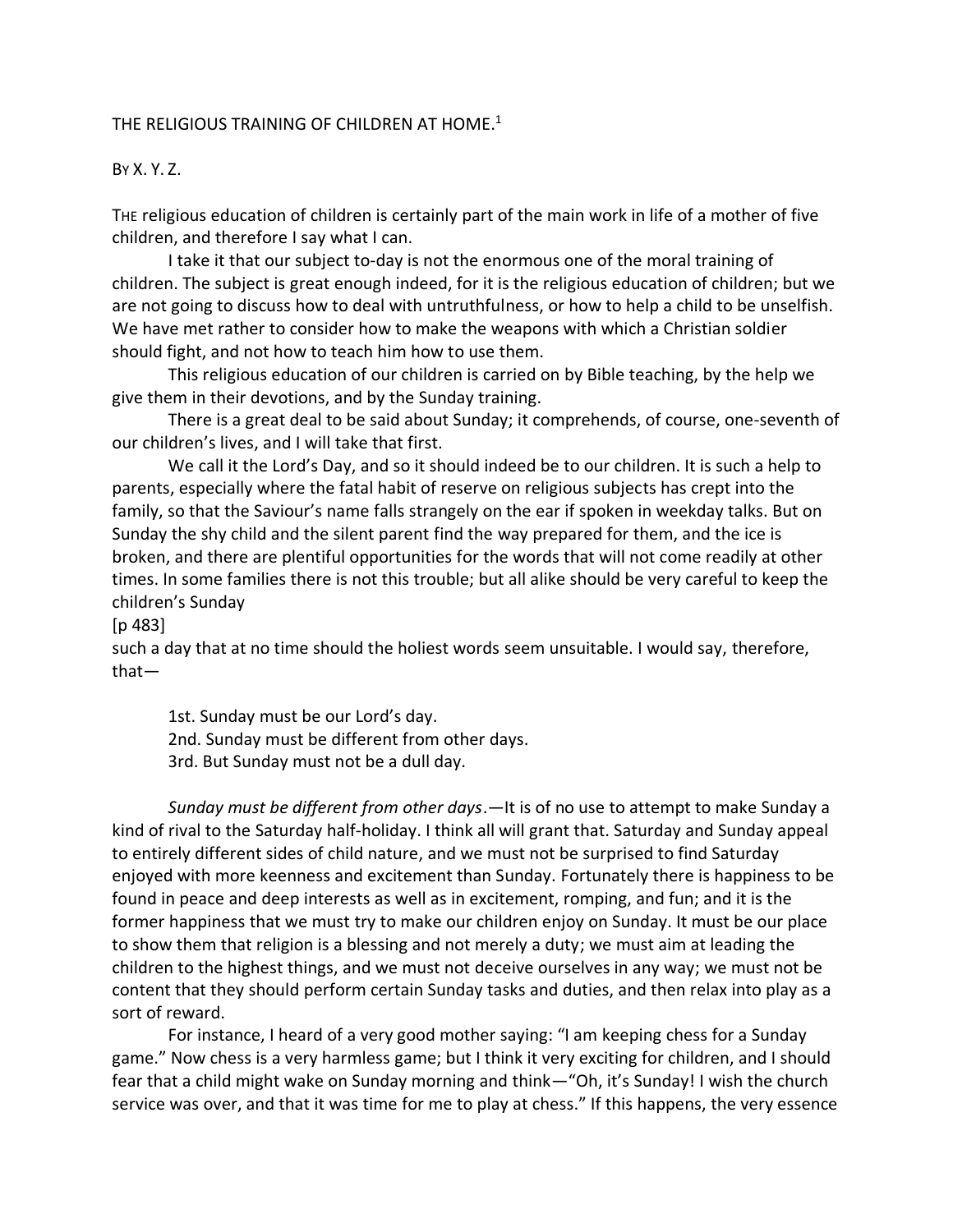of Sunday seems to me to be lost. As I said, chess is a very harmless game; but it has nothing to do with our Lord and His day. I should infinitely prefer that children should be occupied, or occupy themselves, with a microscope, when a few words would lead their thoughts to the Maker of the wonderful things they are looking at; or that they should be making scrapbooks for poor children or hospitals. We certainly have those customs which I rather dislike to hear called Sunday "games." One describes a scene in the Bible, and the others guess it. We keep to the Old Testament, and it does not seem to me to lead to any sort of irreverence.

But as for ordinary games, the only times when I think them allowable are in times of illness, and also when, through bad weather, the whole of Sunday has to be spent indoors. Then, indeed, towards evening, the mother may be at an end of her resources, and there does come a weary time, and unless some letter game, or pencil game, or poetry game is allowed, it is very

[p 484]

hard to avoid my third proposition—*i.e., Sunday must not be a dull day*.

And how can we avoid this, seeing the restless, active little beings that we have to deal with?

Well, to begin with, it is necessary for the parents to take care that they have time to devote to their own children on Sunday. Not even in doing good works can parents spend the whole day away from home, far less in visiting or entertaining friends. You will understand that I am not speaking of a father who is a clergyman. He, perhaps, can find more leisure to attend to his children on week-days than on Sunday. But as regards fathers in general they cannot stand aloof and leave all the great religious privileges of Sunday to the mother. Reserve on religious subjects is perhaps more likely to exist between fathers and children than between mothers and children; so they must not throw away their Sunday opportunities.

On looking back to my childhood's Sundays I find that one of the distinct pleasures they brought was that we saw so much of my father. He was a very busy man in those days, and Sunday was his only free day. But he constantly took us for a walk: it was a London walk, but we did not care where we went to; to be with him and to hear his recollections was our great pleasure.

He used to read us the Bible also. I believe Bel and the Dragon was our favourite story; but the chief thing was that we were accoustomed [sic] to see him with the Bible in his hand; and fathers may be sure that this impression will not die out of their children's minds.

The other things that I enjoyed on Sunday when I was a child were hymn singing, time for reading, and rest from lessons.

Sunday is a day of rest, and there are many lessons in these days for our children. Let us try to keep their day of rest for them. I would have Sunday tasks as small as might well be. No child of mine, unless of its own free will, should learn a whole hymn on Sunday. It is a very common and delightful custom to repeat hymns on Sunday—every one of the family saying something—and you will say, "Hymns ought to be learnt." Yes indeed they ought; but must it be a whole hymn? Would not two verses carefully said, be as acceptable, and the rest of the hymn could be read, and more of it learnt another Sunday.

Again, is it necessary for children to repeat the whole of the

[p 485]

Church Catechism every Sunday? I speak feelingly, for I did it as a child, and so I suppose did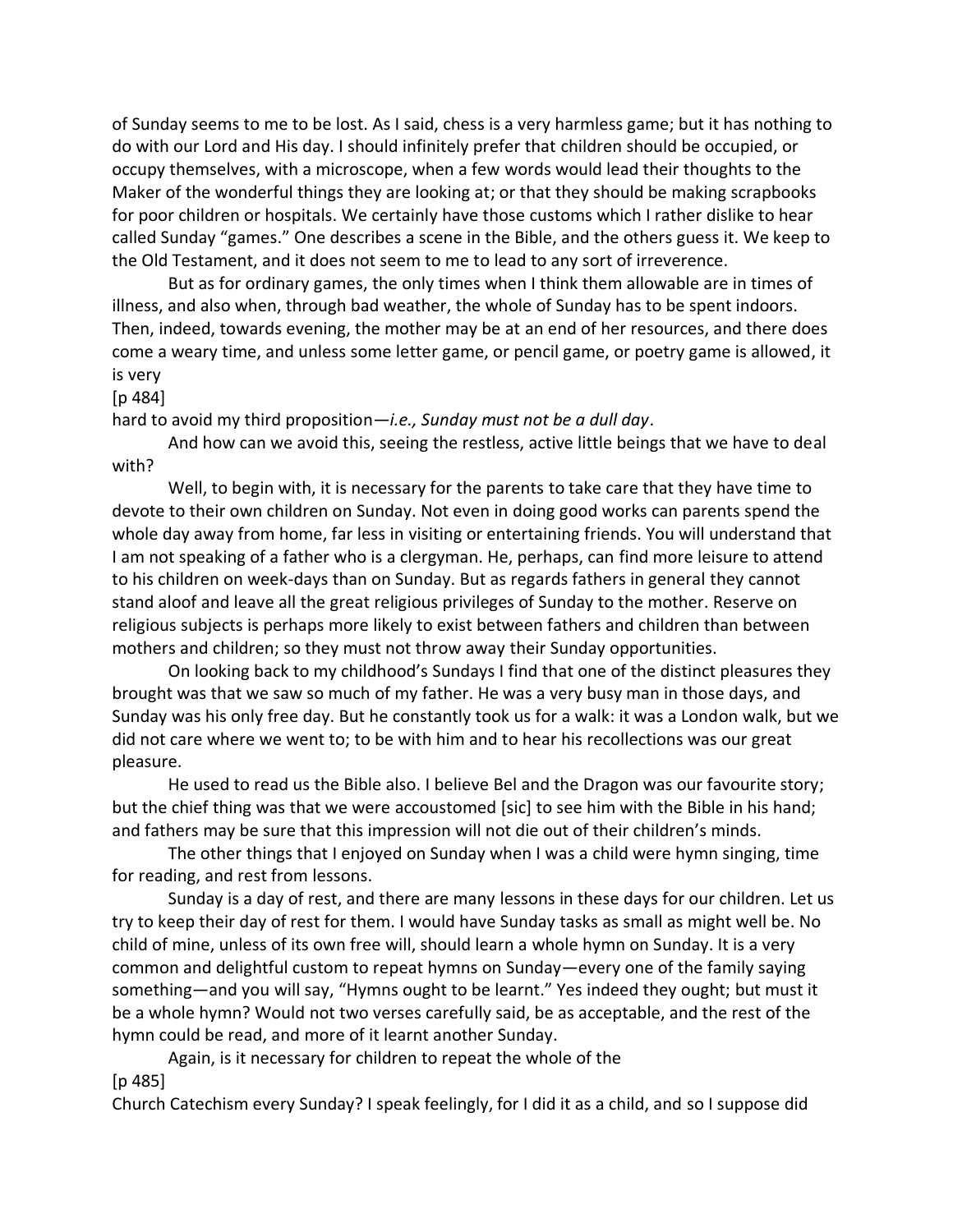many others; but I am sure it would have been no less perfectly known if one-third or onefourth had been said at one time. Indeed, I should advise still less; for catechisms are only frameworks, and their meaning must be illustrated. I have heard of children learning the whole Gospel every Sunday; and I must say some of these tasks seem to me rather like devices to keep the children out of mischief and give them something to do: but they rather do fatal mischief if they make children dislike the day which should be the crown of the week.

Let us consider, finally, then, what we can do to make Sunday a happy and interesting day. I am afraid I must here draw on my own experience; but I shall hope that other parents will make helpful suggestions. I will go through our Sunday.

The children may get up later, having no lessons before breakfast; but I invariably hear one or other of them playing and singing hymns soon after eight. After breakfast the little ones see Bible pictures and sing a hymn. Then those who go to church bring their Prayer-books, and we look out the Psalms and Lessons, Collect, Epistle, and Gospel. I have the Teacher's Prayerbook and the Commentary to explain any hard verses or to give any interesting details. After church they are out of doors. On wet Sundays, if I leave them at home I should expect the bigger children to read part of the Service, and after that they might write letters or read.

After early dinner they go to my Sunday School class. They like being taught with the other children, and find their presence very helpful. Sunday school is over by three, and then comes an hour when, if I could carry out my ideal, they should go and visit some old or bedridden person; but for some years we literally have had no one near us to whom they could pay such visits. On fine Sundays they would linger out of doors; but you know we have a great many wet Sundays, and those are the difficult days; so we will suppose that they are driven indoors at three. The nursery children must come down again, and bricks are allowed to amuse them with; but our little girl of five is sure to prefer to think of things in the Bible, as mentioned before. There is a bit of Catechism learnt in the morning to repeat after that; and then I always try to read aloud. Of course I like the book to be a true one; and one of the most important things we can read is any

### [p 486]

account of missionary work. We have a reading from the monthly missionary papers on the first Sunday of every month, instead of a Sunday-school lesson, so my children hear then what is going on; but there are histories of early mission work, and lives of saints and martyrs, and good men, which I am only too glad to read, *if I can see that it is not like a lesson to the children*; but my chief wish is that they should look forward to the reading; so I read them anything that has a Sunday spirit in it—for instance, such story-books as "Laneton Parsonage." While I am reading I like them to draw texts, or paint them, or to practise drawing different alphabets, in order to draw texts by-and-by. Some can paint flowers on their texts; and I allow any drawing that is carefully done, and not comic. Christmas and Easter card drawing may occupy many Sunday hours before those festivals. Tea-time is often a social family time, when other members of the family come in; and surely Sunday is a day for family intercourse, either at such a time or during the morning walk. Children are always pleased to hear about the older generation and the family past. Any memoir, too, of those who are loved and lost may be read to them, and old letters of any interest. But to return to Sunday tea. Before evening church comes the hymn saying or reading. It is optional which is done, but we generally choose a subject; on Quinquagesima Sunday it may probably be the Influence of the Holy Spirit. The First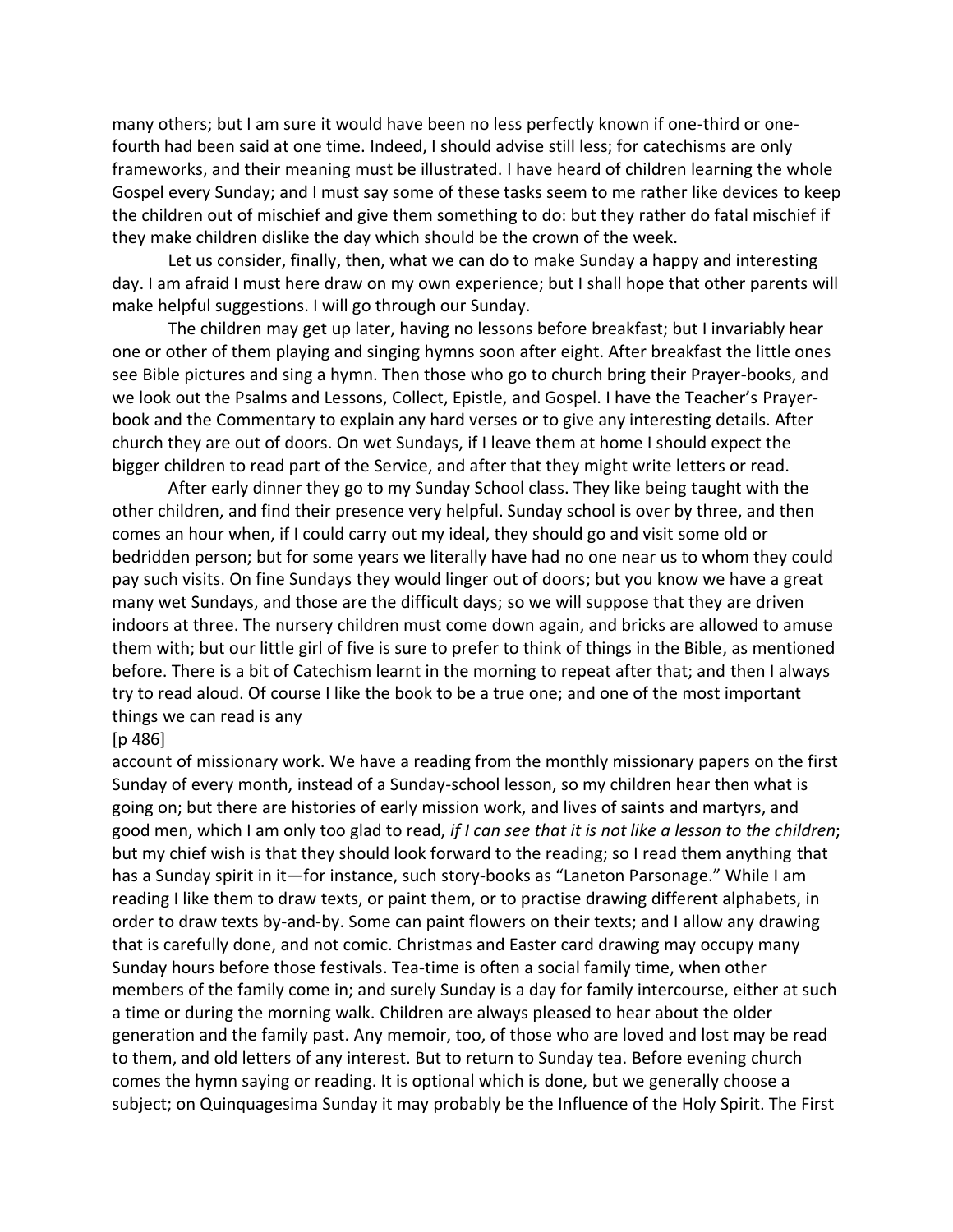Sunday in Lent, Resisting the Devil. This interests the children, and makes them search their hymn-books. Suppose, again, it is too wet to go to evening church. If the children have been left alone during morning service, I think one of the parents should stay at home with them now.

It is a time for hymn singing, and indeed for any good music. It seems to me that all music, except dance, opera, and comic music, is a boon on Sundays, and elevates the children's minds.

It is the same with poetry. Suppose the father be left at home. After a Bible story perhaps he may read poetry aloud, or let the children choose poems to read to him, or hear them say the poetry they have learnt at their lessons; and furthermore, as regards poetry, I shall be glad, when my children begin to have extract books, to see them copying poetry into them on Sunday.

I will now take the subject of Bible teaching. I think I need hardly speak of the Bible stories told to the nursery children.

#### [p 487]

They are so eager, and the pictures are so helpful, and the stories are so beautiful that I think no parent could be at a loss. I like my children to be accustomed to the actual words of the Bible as soon as possible, partly in order that they should know just what is in the Bible, for it is difficult to tell a child a story and not to add some probable details—in fact, it is right to do so; but I like them soon to understand what is in the Book, and what I supply from knowledge of Eastern ways, &c. I also think that being familiar with the words Thy and Thine, from the Bible reading, helps them in their prayers. Soon you have to see that, even in teaching the little children, you are following some method. For want of method some serious omission may be made in teaching children; so we must be careful that our teaching is systematic, and that the children get a consecutive idea of Old Testament History, and a simple knowledge of the great doctrines of the Christian Faith.

It is an important thing to read with a commentary, and any other helpful book that you can get. Use such lessons as will help you to bring out the practical side of the Old Testament readings. By all means encourage the children to talk, though always insisting on reverence. It does not matter if only half a dozen verses are read sometimes, as long as the talk is really serious, and not wandering, especially as it gives the reserved parent another opportunity for speaking out.

In reading the Old Testament, every parent will, or should, come to some consistent decision about what he will teach as regards inspiration. I think it is our tendency to teach children to believe everything more literally than we do ourselves, and this may be well for little ones, but with older children we shall have to be careful that we are not so preparing them that future knowledge will bring about an earthquake in their faith.

Already we may find that they are less easily satisfied than we were in our own childhood; because it seems plain that future generations are not going to take a narrower view than the present generation. We find probably on looking back that our own standpoint has changed, perhaps at some cost to ourselves.

For my own part, I would sacrifice any faith in verbal inspiration rather than see the children doubt the justice and mercy of God. As an instance, "The Lord hardened Pharaoh's heart" is a terrible stumbling block to a tender-hearted child, and if you were to take the impression made on the child's heart by this verse unexplained, I believe you would find a great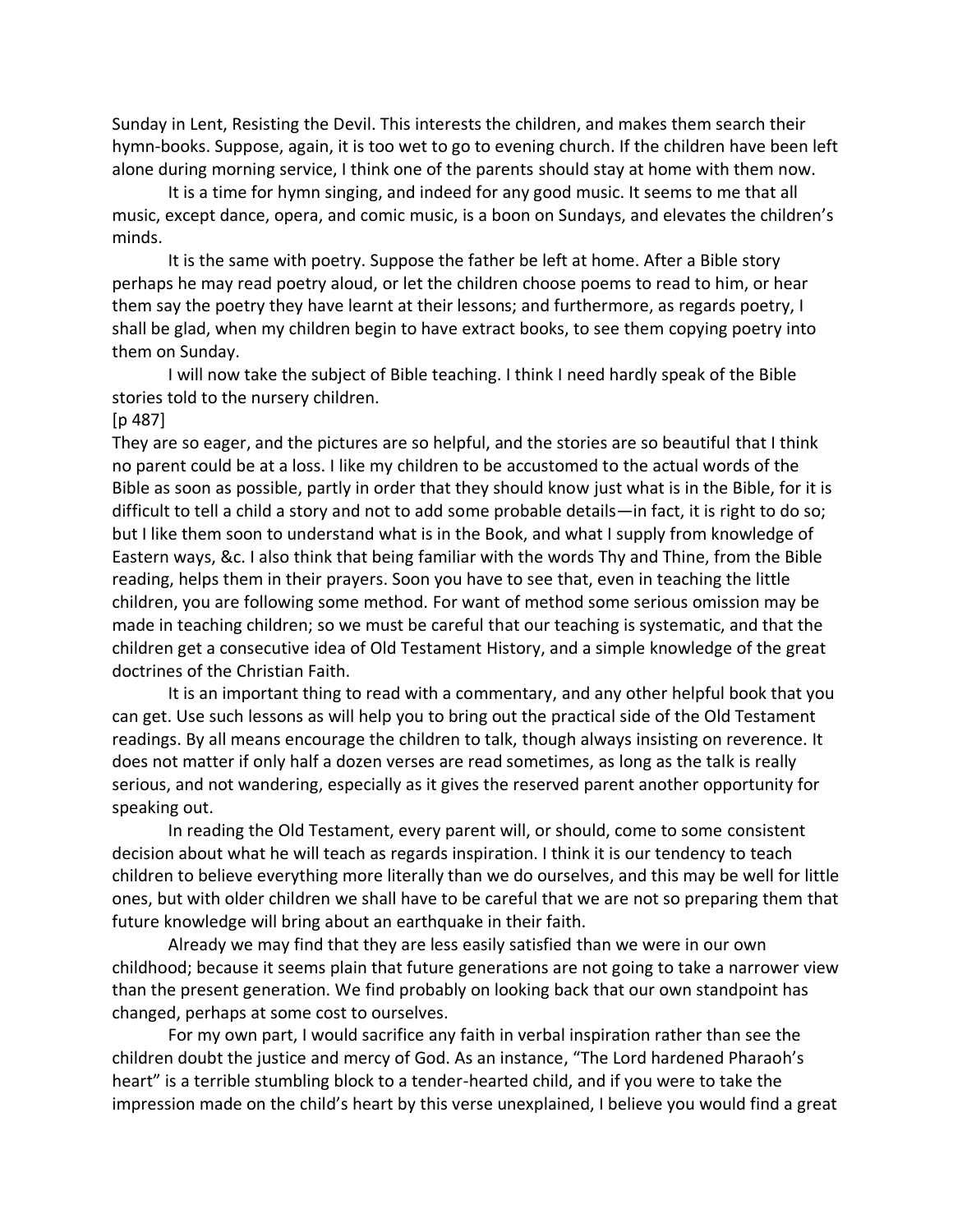# pity

## [p 488]

for Pharaoh, because "how could he help being bad if God made his heart hard to show forth God's glory." Consequently, you find a doubt of God's justice, and this is very sad. Then you explain, and perhaps say, "This was not a special hardening done to Pharaoh only. It means that all our hearts are so made by God that wilful sin hardens them, not God; God willeth *not* the death of a sinner." It is possible that your children may not say as a child once said to me, "If that is what the Bible means, it is a pity it does not say so;" but if they do say it, or think it, you have to be prepared with a consistent answer.

In teaching the New Testament, there will not be exactly the same difficulty; but, oh, what responsibility the parents must feel! Here the children must find the strength for the battle of life. How can they know what it contains too well. And yet this is one difficulty that the teacher has to contend with in reading the Gospels. The children soon think that they know all the stories by heart. Probably, you will find that if you close their books, and ask them to tell you the story, you will be able to show them that they have forgotten some touching detail, some word or action with its help or example to us; but suppose they do know the words, then the teacher must prevent any weary feeling by bringing out all sorts of new lights, and studying the Gospels from every point of view: sometimes reading with a harmony of the Gospels; sometimes noticing the Old Testament quotations; sometimes gathering together all that can be found about our Lord's divinity, about God's kingdom in this world, or about life in the world to come. Read also the parables only, and make a list of what they teach us. And as for such difficulties as the cloak and the coat, and the second cheek turned to receive the blow, let them be solemn warnings for the present of our great shortcomings, and tell the children only to examine themselves, and find out how much lower their own conduct probably is, than even their own standard.

Above all, in our Gospel teaching let us try to make the Saviour a living Friend and Reality to our children. Among the stories of Cardinal Manning we read this, given by Mr. Waugh, in the Cardinal's own words: "I was going down the street, and I met a little boy going along his happy way with poor dress, but a lovely thoughtful pale open face, and I stopped him for the pleasure of speaking to him. 'Well, my little man, how are you, and where are you going with that bundle in your hand?' He told me there, pointing to some houses being built, to his [p 489]

father. 'What is your father?' I asked. 'A carpenter, sir,' he replied.[sic] Then the Cardinal added, slowly, [sic]'I was awed and startled! I had met a carpenter's son. My Lord was once a little servant like that boy. Oh, Mr. Waugh," he exclaimed, almost in tears, "what depths of love were in Christ." He then, in the simplest way, disclosed that he had at once returned home, and sent all that he then had to give to some institution for the children of the poor.

Now, if we can do this for our children—if we can make the life of Christ real and near to them, so that such a chance word as that which Cardinal Manning heard will go home to their hearts, so that they live as their baby hymn says, "Blest Jesus, near Thy side"—we shall have done our very best for them, and we shall have put into their hands the surest weapon of defence against sin and doubt.

We next come to the subject of the children's devotions.

Very little ones begin to pray, and are pleased to be taught a few simple words. With the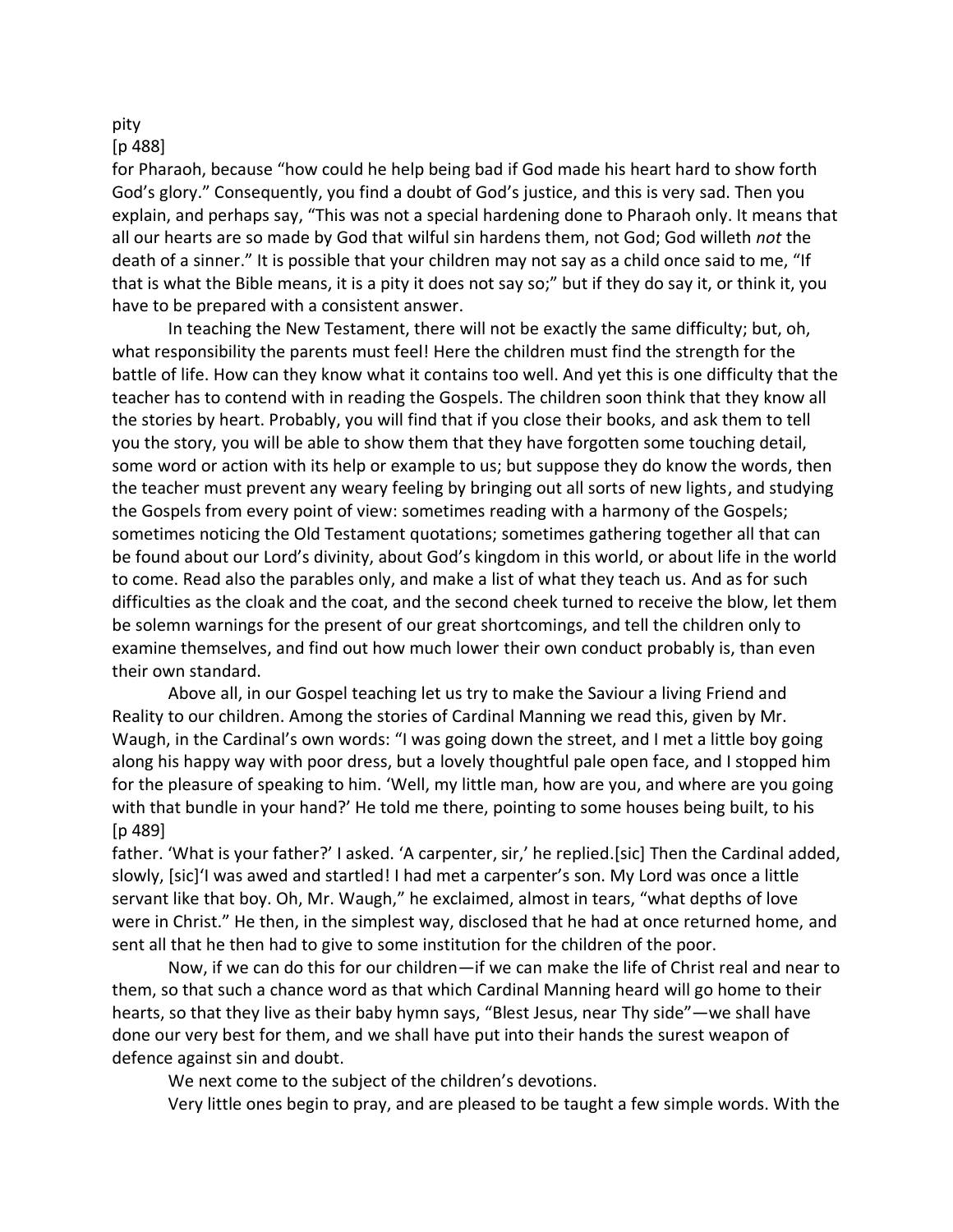first child the parents choose the time when their child seems intelligent enough to be taught, but the younger ones will do what they see the others doing. I find that I began to talk about God to my eldest child when she was two and a half, and read "Peep of Day" to her and heard her prayers regularly before she was three. My two next children, I find, said prayers by the time they were two, and could say or sing two or three hymns. My baby, now eighteen months old, goes and kneels down when her little sister says her prayers, puts her hands together, and says, "Father in Heaven." But I own I think two years old is too young to begin. Only it is a good rule never to let them remember the time when they didn't say their prayers. Every word has to be explained; and such words as "bless" and "grace" and "kingdom" are not understood at first. And when the Lord's Prayer is taught, frequent attention is needed to see that the little ones are giving any meaning to the words; and if they do not understand what they are saying, their thoughts are sure to wander.

With very little children we should perhaps be careful to avoid any misleading general confession of sin. I heard of a little boy so prompted looking up to say, "But indeed, mother, I've been a most excellent boy all day." I find also among my notes on my own children this entry: "She is afraid of her prayer being made a rebuke. If I say, 'Forgive Eleanor, and make her good,' she will say, 'Forgive Eleanor, and forgive mammy, and make her good, and zoo good.'" I have found

#### [p 490]

the words, "Forgive me when I am naughty, because Jesus Christ loves me," a form of words which avoids this. Little children, too, might shrink from their prayers if they were constantly made the occasion for bringing up the small misdeeds of the day. Of course occasionally there will have been outbreaks of naughtiness too serious to pass over without causing the child to ask especially for God's forgiveness, but this is often better done as soon as the naughtiness is over.

Some children are said to add remarkable petitions to their prayers. I have only read of this in books, and I have no experience of it: but I think if I heard a little child pray for something unsuitable, I should not pass it over, but explain to the child why it should not pray, say, for sugar-plums. At the same time, I would take advantage of every little event in a child's life to teach them the reality of prayer, and to prevent their prayers being a mere form. A new nursery-maid, a birthday, a little friend or a relation's illness, any one going on a journey—all these, and anything else that is filling the child's mind at the time, should find words in their prayers; and it is the same with older children.

When my children outgrew their baby prayers I gave them a little book with a list of subjects for prayer and left them to find their own words. It is such a list as any parent might draw up for their children. I also asked them to learn suitable verses of Psalms and hymns for prayer and praise—single verses which they could use at any time. And in the little book there are plenty of blank pages where they can write these down. With one child I find a prayer for every morning (or nearly every morning) in the daily Psalms—another often comes, and we say the Collect of the week together—or one can kneel down with a child and each say a favourite verse from a hymn. I do think, too, that children should hear their mother pray—at least, on each child's birthday, and in times of special family joy or sorrow.

In the little book I mentioned I gave the children also very simple instructions for selfexamination. I think this is a difficult subject, and I must confess that I do not know how my